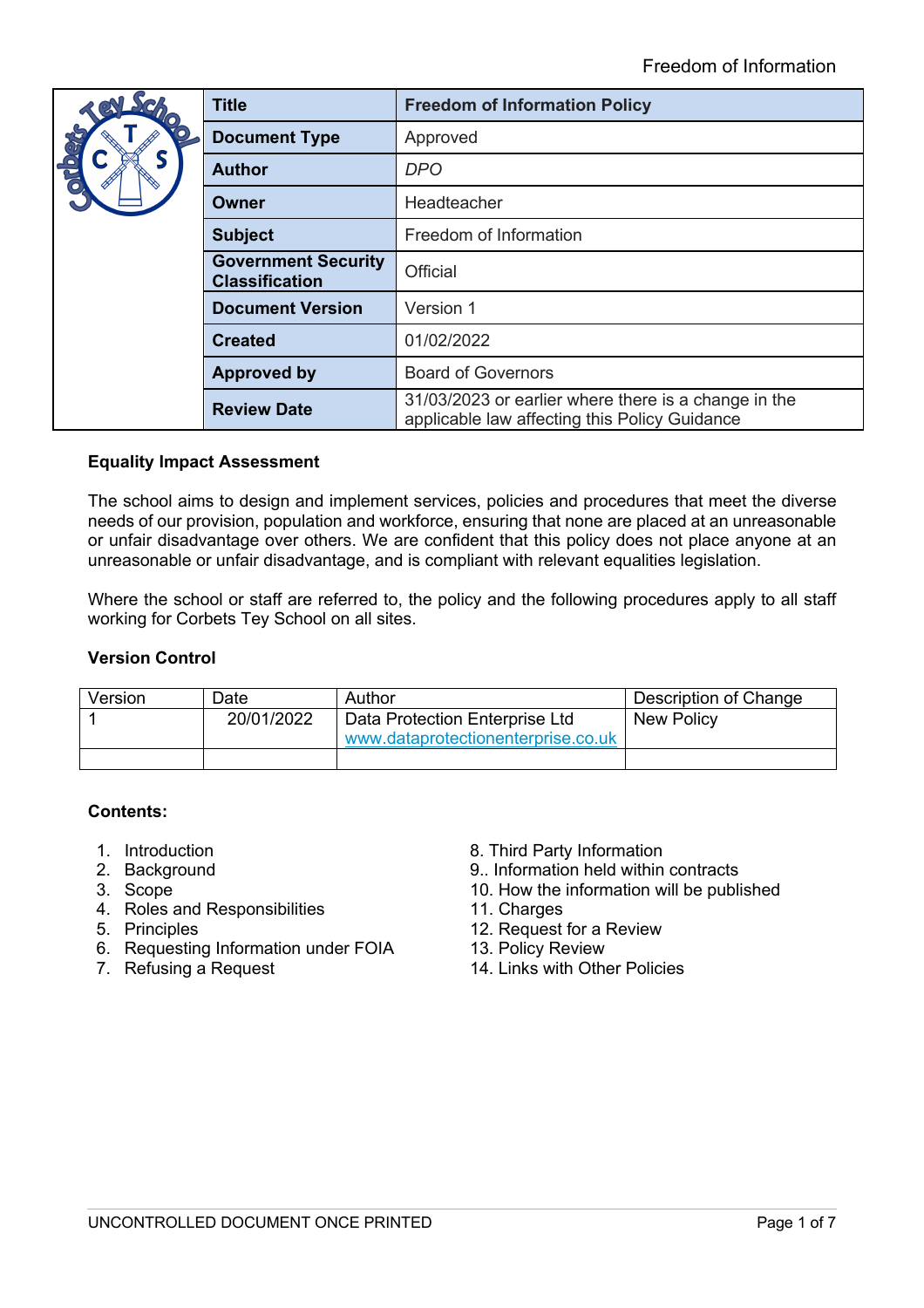# **1. INTRODUCTION**

Corbets Tey School (hereafter referred to as 'the School') is committed to the Freedom of Information Act 2000 (FOI), to the principles of accountability and to the general right of access to information held by the School, subject to the exemptions contained within the relevant legislation.

The FOI Act was introduced to promote greater openness and accountability across the public sector.

The Information Commissioner's Office (ICO) is responsible for regulating and enforcing the Act. The ICO is an independent authority which has legal powers to ensure schools comply with the Act.

This policy outlines the School's responsibilities to the Act and provides a framework for managing requests.

### **2. BACKGROUND**

The FOIA provides the public with a statutory right of access to recorded information held by the School, subject to certain exemptions within 20 working days. The Act is fully retrospective and applies to all information that falls within the scope of the Act. Section 19 of the Act also obliges the School to make information pro-actively available in the form of an approved 'publication scheme'.

In addition, individuals currently have a statutory right of access to their own personal data under the Data Protection Act. Individuals access rights to personal data are extended by the FOIA through amendments to the access provisions of the Data Protection Act.

The Environmental Information Regulation (EIR) provides a statutory right of access to 'environmental information', as defined in these Regulations. The EIR are also fully retrospective.

The Information Commissioner enforces these three information regimes.

Each regime contains certain categories of exempt information, where information can be withheld. Any decision to withhold information under an exemption can be referred by the applicant to the Information Commissioner, who can overturn any decision to withhold information. For the purposes of this policy, the 'public' is defined as any individual or organisation anywhere in the world and an 'information request' refers to any request for recorded information made under the FOIA, EIR or DPA.

### **3. SCOPE**

This policy applies to all recorded information held by the School that relates to the business of the School. This includes:

- Information created and held by the School
- Information created by the School and held by another organisation on the School's behalf
- Information held by the School provided by third parties, where this relates to a function or business of the School (such as contractual information) and;
- Information held by the School relating to Governors where the information relates to the functions or business of the School.

This policy informs recipients of school services, members of the public and external parties to the processes the School has established for complying with the FOIA. This policy operationally applies to all employees of the School, governors, contractors, agents and temporary staff working for or on behalf of the School.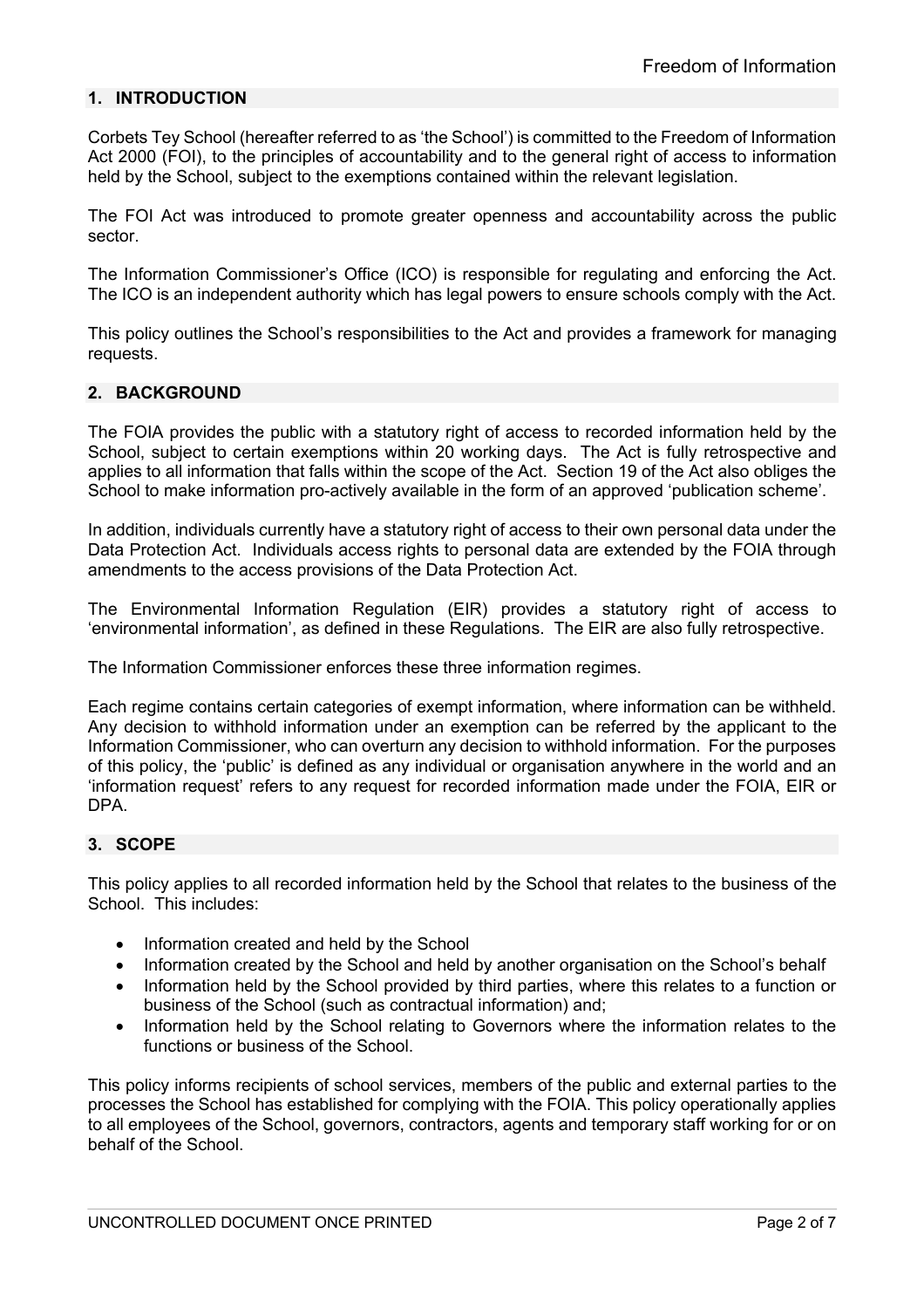This policy does not cover personal written communications (such as personal e-mails sent by staff). The School's Data Protection Policy establishes the standards regarding the use of 'personal data' (as defined in the DPA and General Data Protection Regulation). These requests are exempt for the FOI under section 40 and shall be processed in accordance with the Data Protection Act 2018 (DPA).

# **4. ROLES AND RESPONSIBILITIES**

Overall responsibility for ensuring that the School meets the statutory requirements of the FOIA, EIR and DPA lies with the Governors and the Chair of Governors has overall responsibility for information management issues. They have delegated the day-to-day responsibility of implementation to the Headteacher.

The Headteacher and Senior Management are required to ensure that the School have in place adequate guidance on FOI and effective measures to comply with this policy.

All employees are responsible for ensuring that any request for information they receive is dealt with in line with the requirements of the FOIA and in compliance with this policy and the prevailing procedures. All staff must recognise that all recorded information may be provided to the public, and that the law requires that there will be full and unconditional disclosure to every case unless an exemption applies.

The Schools Data Protection Officer has responsibility for ensuring compliance with the FOIA, EIR and DPA. All requests for information should be sent to dpo@corbetstey.havering.sch.uk

Third parties who are users of information supplied by the School will be required to confirm that they will abide by the requirements of the FOIA and indemnify the School against any prosecutions, claims, proceedings, actions or payment of compensation or damages, without limitation.

The School will ensure that:

- Everyone managing, and handling information understands that they are responsible for following good information management practice;
- Staff who handle information are appropriately supervised and trained;
- Methods of handling information are regularly assessed and evaluated;
- Any disclosure of data will be in compliance with approved procedures;
- All necessary steps will be taken to ensure that data is kept secure at all times against unauthorised or unlawful loss or disclosure;
- All contractors who are users of information supplied by the School will be required to confirm that they will comply with the requirements of the Act with regard to information supplied by the School; and
- The School will abide by any Code of Practice on the discharge of the functions of Public authorities with is issued by the Ministry of Justice. In addition, the School will take account of any guidance which is issued by the Information Commissioner to promote good practice.

# **5. PRINCIPLES**

The following principles shall apply:

- The Act covers any recorded information held by the School. Recorded information includes printed documents, computer files, letters, emails, photographs, and sound or video recordings.
- People shall have a right to know about the activities of the School, unless there is a good reason for them not to.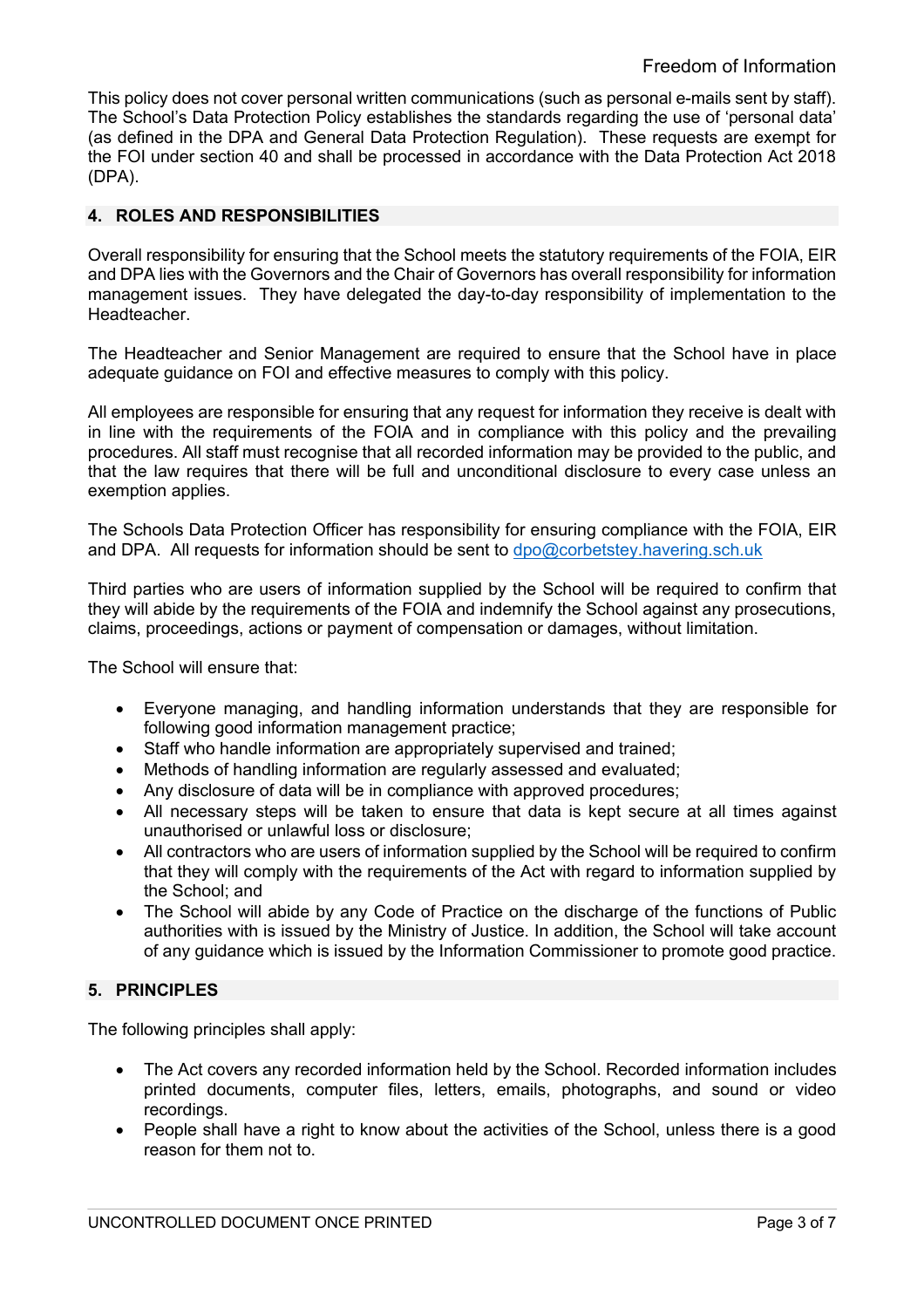- An applicant (requester) shall not be required to provide a reason for requesting information. The School shall however justify refusing a request.
- The School shall treat all requests for information equally, except under some circumstances relating to vexatious requests and personal data.

# **6. REQUESTING INFORMATION UNDER THE FREEDOM OF INFORMATION ACT**

Any written request for information shall be regarded as a request for recorded information under the FOI Act unless:

- It forms a request for personal data relating to the individual requesting the information. This shall be dealt with under the General Data Protection Regulation (GDPR), and consequently shall be processed in line with the Schools Subject Access Request Policy.
- If an individual is asking for 'environmental information', the request shall be considered under the Environmental Information Regulation 2004.
- A freedom of information request shall only be accepted if made in writing, (online forms, letters, emails, faxes and social media)
- Requests for information shall be met within 20 school term days of receipt. If more information is needed the 20 days will not start until this information has been received.
- A request for information shall not be refused because the recorded information is out of date, incomplete or inaccurate.
- The School shall not make any changes or deletions to records as a result of a request.

Requests should be made to the Schools Data Protection Officer who can be contacted at: dpo@corbetstey.havering.sch.uk

### **7. REFUSING A REQUEST**

The Freedom of Information Act contains 23 exemptions whereby information can be withheld. There are two categories; absolute and non-absolute. The School will only withhold information if it falls within the scope of one or more of these exemptions.

Where an absolute exemption applies, the School can automatically withhold the information. However, where the exemption is non-absolute the information can only be withheld where the School decides that the public interest is best served by withholding the information. Certain exemptions also contain a "prejudice test", which means that the exemption can only be claimed if disclosing the information would prejudice the interest protected by the exemption.

The School will only withhold information covered by the exemption. Complete files or documents will not be withheld just because part of the information is covered by an exemption.

The School will only apply an exemption where it has reason to believe that prejudice might occur to the interest protected by the exemption. In addition, wherever a "public interest" exemption is being considered, the School will only withhold that information which it can demonstrate that the public interest will be best served by withholding. When considering withholding information under a nonabsolute exemption the School will consider whether the release of the information would:

- Promote further understanding of current issues of public debate
- Promote the accountability of decisions taken by the School and the spending and allocation of public money
- Bring to light matters of public safety
- Allows the public to understand and challenge decisions made by the School
- Be otherwise in the public interest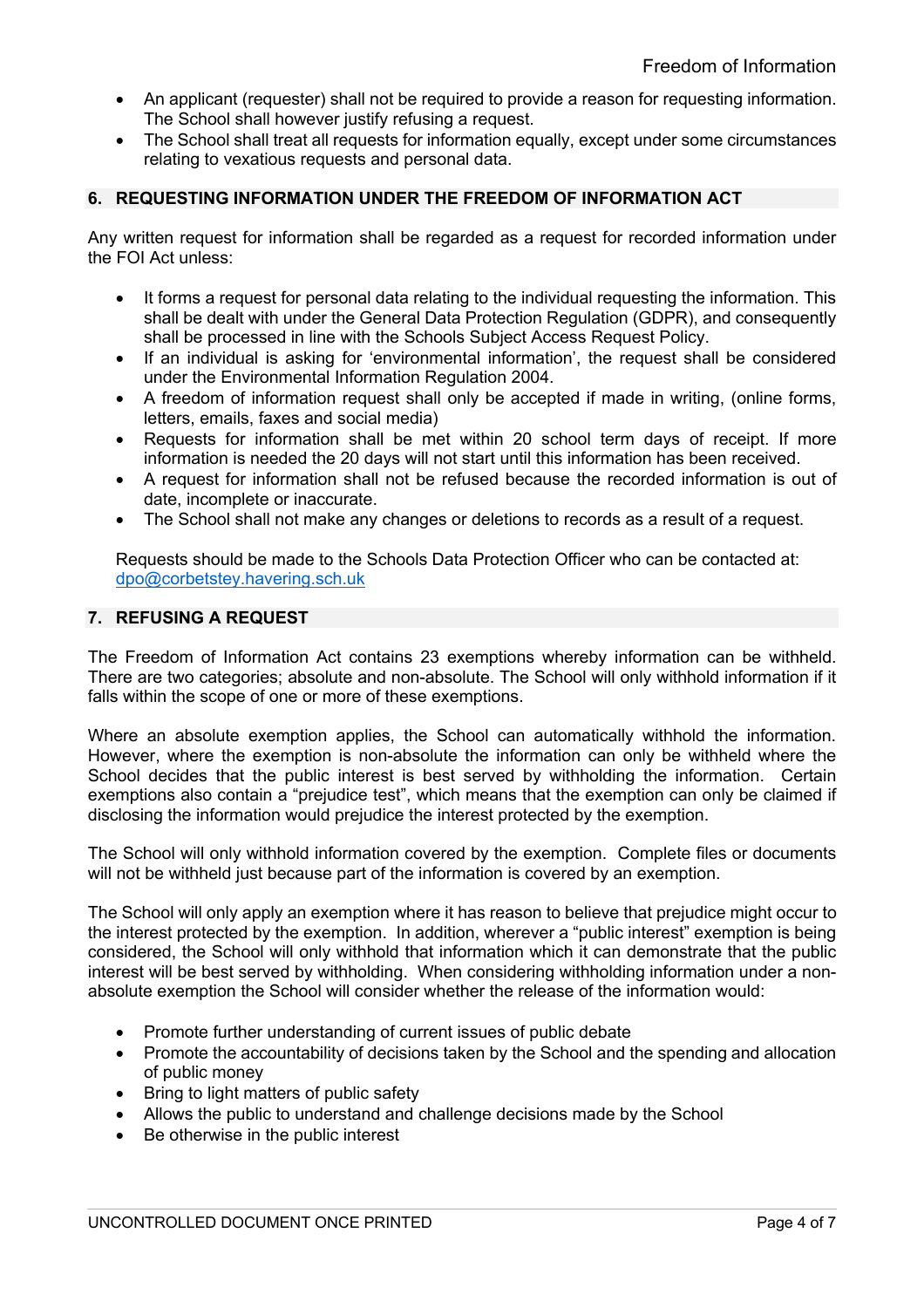Where information is withheld under an exemption in most cases the reason behind the decision will be made clear to the applicant, citing the exemption under which the information is being withheld. The applicant will also be given details of the right to challenge the decision through the School's Governing Body and the right of appeal to the Information Commissioner's Office.

The School will also refuse to supply information under the FOIA, where the request is considered "vexatious" or "repeated" and under the EIR, where the request is considered 'manifestly unreasonable'.

# **8. THIRD PARTY INFORMATION**

The release of third-party information will be considered carefully to prevent actions for breach of confidence or, in the case of living individuals, breaches of the DPA and/or GDPR. Both the EIR and FOIA permit information to be withheld when its release would breach the provisions of the DPA and/or GDPR.

When the requested information relates to a living individual's personal data as defined in the DPA/GDPR, its disclosure could breach. Therefore, the release of third-party personal information relating to living individuals will be considered in accordance with the data protection principles and, in particular, the "third party" provisions of the DPA/GDPR.

The School will endeavour to inform individuals and organisations submitting information that the information might be released following an information request and, where appropriate, will provide the supplier of the information opportunity to request confidentiality or supply reasons as to why the information should be treated confidentially.

### **9. INFORMATION HELD WITHIN CONTRACTS WITH THE SCHOOL**

Any contractual information, or information obtained from organisations during the tendering process, held by the School are subject to the provisions of the FOIA and EIR. Whenever the School enters into contracts, it will seek to exclude contractual terms forbidding the disclosure of information beyond the restrictions contained in the legislation. A standard form of wording will be included in contracts to cover the impact of FOIA and EIR in relation to the provision of information held in contracts.

The School can withhold contractual information where its disclosure under either the FOIA or EIR could be treated as actionable breach of confidence. Where the School intends to include nondisclosure provisions in a contract, it will agree with the contractor a schedule of the contract that clearly states which information should not be disclosed.

The School will only agree to enter into confidentiality clauses where the information is confidential in nature and that it is confident that the decision to restrict access to the information could be justified to the Information Commissioner.

Where information is not covered by the exemption relating to information accepted in confidence, a further exemption specifically under FOIA may be relevant, relating to commercial interests. This exemption is subject to a "public interest" test. Whenever the School has to consider the release of such information, it will contact the relevant organisation to obtain its opinions on the release of the information and any exemptions they may think relevant. However, the School will make the final decision relating to the disclosure of the information.

The School can also withhold information contained in contracts where any of the other exemptions listed in the FOIA or EIR are appropriate. All future contracts should contain a clause obliging contractors to co-operate fully and in a timely manner where assistance is requested in responding to an FOIA or EIR request.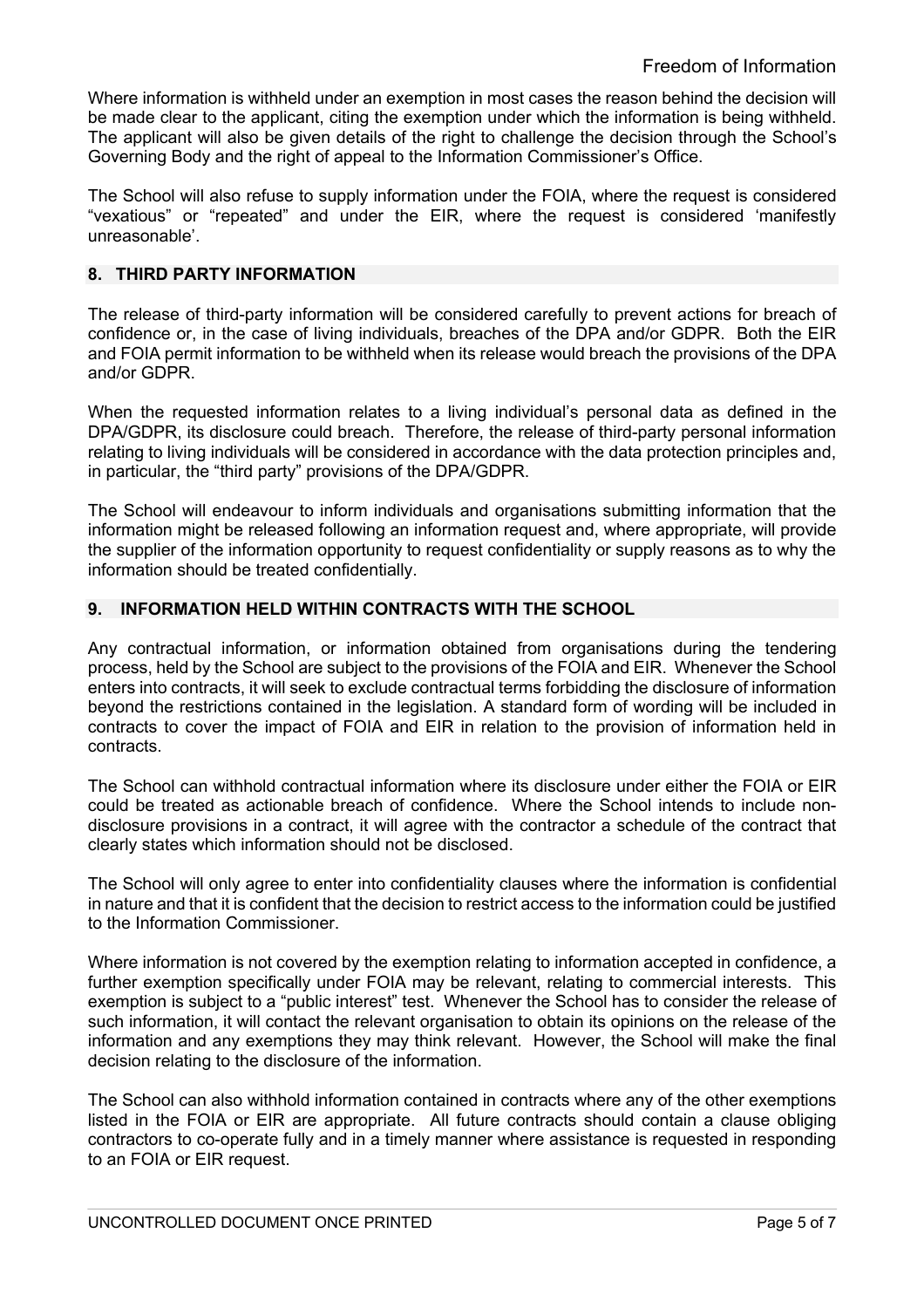# **10. HOW INFORMATION WILL BE PUBLISHED**

The School's information will be published on the School's website via a publication scheme. It is the responsibility of the Headteacher and the local governing body to ensure that the information covered by this scheme is routinely available.

In exceptional circumstances some information may be available only by viewing in person. An appointment to view the information will be arranged within a reasonable timescale.

The School shall make a disclosure log available on the School website that sets out responses to previous FOI requests.

# **11. CHARGES**

The School will make no initial charges for making an FOI request.

In some cases where a request is manifestly unfounded the School shall charge an appropriate fee for complying with the request. The fee will be to cover administrative costs of the staff.

If a charge is to be made, confirmation of the payment due will be given before the information is provided. Payment may be requested prior to provision of the information.

### **12. REQUEST FOR A REVIEW**

The School shall carryout a review of a request whenever the requestor expresses dissatisfaction with the outcome. This request should be made within 20 working days of receipt to the School's response and the requester should set out what they are not satisfied with.

The School shall conduct a review within 20 working days.

If the requester is not happy with the outcome of the review, they have the right to apply directly to the Information Commissioner for a decision. The Information Commissioner can be contacted at:

Information Commissioner's Office Wycliffe House Water Lane **Wilmslow** Cheshire SK95AF

Tel: 0303 123 1113 www.ico.org.uk

#### **13. POLICY REVIEW**

The Data Protection Officer is responsible for monitoring and reviewing this policy. In addition, changes to legislation, national guidance, codes of practice or commissioner advice may trigger interim reviews.

#### **14. LINKS WITH OTHER POLICIES**

This Freedom of Information Policy is linked to the School:

- Data Protection Policy
- Security Incident and Data Breach Policy
- **CCTV Policy**